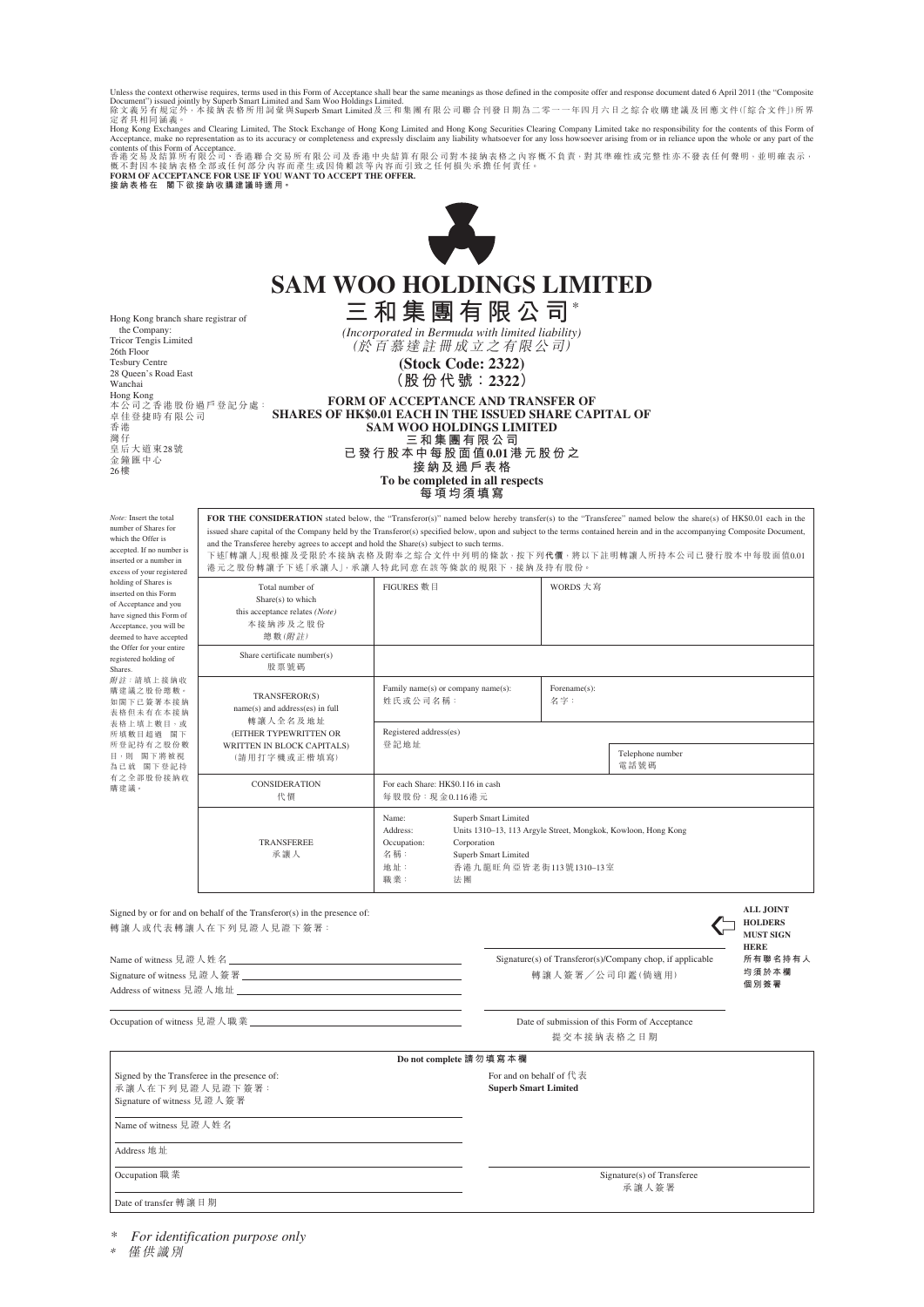# **PERSONAL DATA**

#### **Personal Information Collection Statement**

The main provisions of the Personal Data (Privacy) Ordinance (Chapter 486 of the Laws of Hong Kong) (the "Ordinance") came into effect in Hong Kong on 20 December 1996. This personal information collection statement informs you of the policies and practices of the Offeror and the Company's branch share registrar in Hong Kong in relation to personal data and the Ordinance.

# **1. Reasons for the collection of your personal data**

To accept the Offer for your Shares, you must provide the personal data requested. Failure to supply the requested data may result in the processing of your acceptance being rejected or delayed. It may also prevent or delay the despatch of the consideration to which you are entitled under the Offer.

# **2. Purposes**

The personal data which you provide on this Form of Acceptance may be used, held and/or stored (by whatever means) for the following purposes

- processing your acceptance and verification of compliance with the terms and application procedures set out in this Form of Acceptance and the Composite Document;
- registering transfers of the Shares out of your name;
- maintaining or updating the relevant register of holders of the Shares;
- conducting or assisting to conduct signature verification, and any other verification or exchange of information;
- distributing communications from the Offeror and/or its subsidiaries or agents such as Kingston Securities and the Company's branch share registrar in Hong Kong;
- compiling statistical code information and Shareholder profiles;
- making disclosures as required by laws, rules or regulations (whether statutory or otherwise);
- disclosing relevant information to facilitate claims or entitlements;
- any other purpose in connection with the business of the Offeror or the Company's branch share registrar in Hong Kong; and
- any other incidental or associated purposes relating to the above and/or to enable the Offeror and/or its subsidiaries or agent(s) such as Kingston Securities and the Company's branch share registrar in Hong Kong to discharge their obligations to the Shareholders and/or regulators and any other purposes to which the Shareholders may from time to time agree to or be informed of.

### **3. Transfer of personal data**

The personal data provided in this Form of Acceptance will be kept confidential but the Offeror and/or the Company's branch share registrar in Hong Kong may, to the extent necessary for achieving the purposes above or any of them, make such enquiries as they consider necessary to confirm the accuracy of the personal data and, in particular, they may disclose, obtain, transfer (whether within or outside Hong Kong) such personal data to, from or with any and all of the following persons and entities:

- the Offeror, its subsidiaries and/or agent(s), such as Kingston Securities and the Company's branch share registrar in Hong Kong;
- any agents, contractors or third party service providers who offer administrative, telecommunications, computer, payment or other services to the Offeror, its subsidiaries and/or agent(s) such as Kingston Securities and the Company's branch share registrar in Hong Kong in connection with the operation of its business;
- any regulatory or governmental bodies;
- any other persons or institutions with which you have or propose to have dealings, such as your bankers, solicitors, accountants, licensed securities dealers or registered institutions in securities; and
- any other persons or institutions whom the Offeror, its subsidiaries and/ or agent(s) such as Kingston Securities and the Company's branch share registrar in Hong Kong consider(s) to be necessary or desirable in the circumstances.

#### **4. Access and correction of personal data**

The Ordinance provides you with rights to ascertain whether the Offeror, its subsidiaries and/or agent(s) such as Kingston Securities and the Company's branch share registrar in Hong Kong hold your personal data, to obtain a copy of that data, and to correct any data that is incorrect. In accordance with the Ordinance, the Offeror, its subsidiaries and/or agent(s) such as Kingston Securities and the Company's branch share registrar in Hong Kong have the right to charge a reasonable fee for the processing of any data access request. All requests for access to data or correction of data or for information regarding policies and practices and the kinds of data held should be addressed to the Offeror, its subsidiaries and/or agent(s) such as Kingston Securities and the Company's branch share registrar in Hong Kong (as the case may be).

**BY SIGNING THIS FORM OF ACCEPTANCE, YOU AGREE TO ALL OF THE ABOVE.**

# **收集個人資料聲明**

香港法例第486章個人資料(私隱)條 例(「該條例」)的主要條文已於 一 九 九 六 年 十 二 月 二 十 日 在 香 港 生 效。本 收 集 個 人 資 料 聲 明 旨 在 知 會 閣下收購方及本公司之香港股份過戶登記分處有關個人資料及 該條例的政策及慣例。

**1. 收集 閣下個人資料的原因**

如就 閣下的股份接納收購建議, 閣下須提供所需個人資料。 倘 閣下未能提供所需資料,則可能導致 閣下的接納遭拒或受 到延誤,且亦可能妨礙或延遲發出 閣下根據收購建議應得之代 價。

**2. 用途**

閣 下 於 本 接 納 表 格 提 供 的 個 人 資 料 可 能 會 用 作、持 有 及 ╱ 或 保 存(以任何方式)作下列用途:

- 處理 閣下的接納申請及核實遵循本接納表格及綜合文件載 列的條款及申請程序;
- 登記以 閣下名義進行的股份轉讓;
- 保存或更新有關股份的股東名冊;
- 核實或協助核實簽名,以及進行任何其他資料核實或交換;
- 自收購方及╱或其附屬公司或代理(例如金利豐證券)及本公 司之香港股份過戶登記分處收取通訊;
- 編製統計代碼資料及股東資料;
- 按法例、規則或規例(無論法定或其他類別規定)作出披露;
- 就申索或權益披露有關資料;
- 有關收購方或本公司之香港股份過戶登記分處業務的任何 其他用途;及
- 有關上文所述任何其他附帶或關連用途及╱或容許收購方 及╱或其附屬公司或代理(如金利豐證券)及本公司之香港股 份過戶登記分處履行彼等對股東及╱或監管機構之責任及 股東可能不時同意或獲知會的任何其他用途。

# **3. 轉讓個人資料**

**個人資料**

本接納表格提供的個人資料將作為機密資料妥當保存,惟要約 方及/或本公司之香港股份過戶登記分處可能為達致上述任何 用途作出必需的查詢,以確認個人資料的準確性,彼等尤其可能 林露、獲取或轉交(無論在香港或香港境外地區)該等個人資料予 下列任何及所有個人及實體,或獲下列任何及所有個人及實體 披露、獲取或轉交(無論在香港或香港境外地區)該等個人資料:

- 收購方、其附屬公司及╱或代理(例如金利豐證券)及本公司 之香港股份過戶登記分處;
- 任何為收購方、其附屬公司及╱或代理(如金利豐證券)及本 公司之香港股份過戶登記分處的業務經營提供行政、電訊、 電腦、付款或其他服務的任何代理商、承包商或第三方服務 供應商;
- 任何監管或政府機構;
- 與 閣下進行交易或建議進行交易的任何其他個人或機構, 例如 閣下的銀行、律師、會計師、持牌證券交易商或註冊 證券機構;及
- 收購方、其附屬公司及╱或代理(如金利豐證券)及本公司之 香港股份過戶登記分處認為必需或適當情況下的任何其他 個人或機構。

# **4. 索取及更正個人資料**

根據該條例的規定, 閣下可確認收購方、其附屬公司及/或 代 理(如金利豐證券)及本公司之香港股份過戶登記分處是否持 有 閣 下 的 個 人 資 料,並 獲 取 該 資 料 副 本,以 及 更 正 錯 誤 資 料。 依據該條例的規定,收購方、其附屬公司及/或代理(如金利豐 證券)及本公司之香港股份過戶登記分處可就要求獲取任何數據 收 取 合 理 的 手 續 費。索 取 資 料 或 更 正 資 料 或 索 取 有 關 政 策 及 慣 例及所持資料類型的資料的所有請求,須提交收購方、其附屬公 司及╱或代理(如金利豐證券)及本公司之香港股份過戶登記分 處(視情況而定)。

**閣下簽署本接納表格即表示同意上述所有條款。**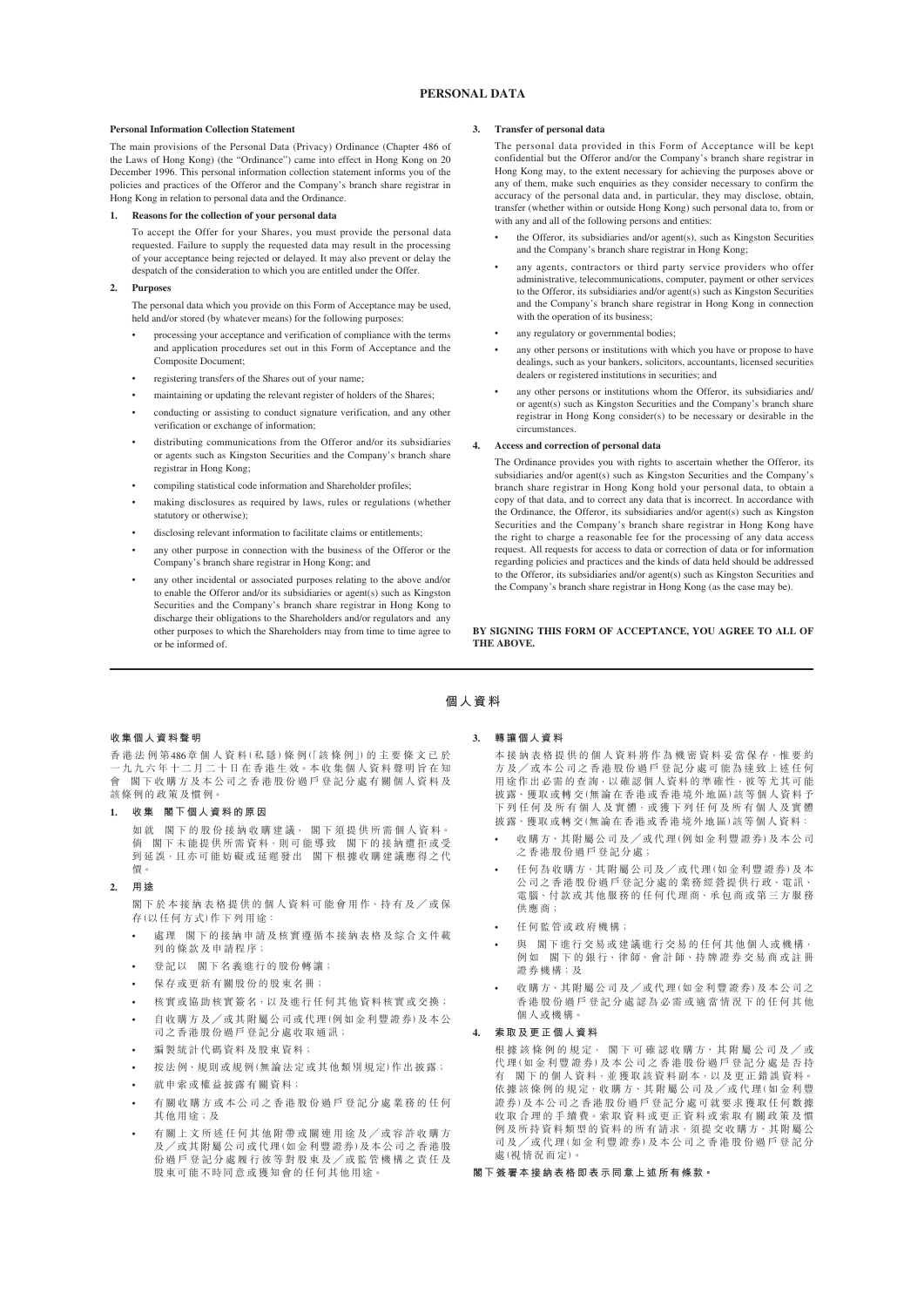**THIS FORM OF ACCEPTANCE IS IMPORTANT AND REQUIRES YOUR IMMEDIATE ATTENTION.**

If you are in any doubt as to any aspect of this Form of Acceptance or as to the action you should take, you should consult your licensed securities dealer or registered institution in securities, **bank manager, solicitor, professional accountant or other professional adviser.**

If you have sold or otherwise transferred all your Shares, you should at once hand this Form of Acceptance and the accompanying Composite Document to the purchaser(s) or transferee(s) or to<br>the bank, the licensed securitie

The making of the Offer to persons with a registered address in jurisdiction outside Hong Kong may be prohibited or affected by the laws of the relevant jurisdiction. Shareholders who are the responsibility of each person

**This Form of Acceptance should be read in conjunction with the accompanying Composite Document.**

#### **HOW TO COMPLETE THIS FORM OF ACCEPTANCE**

- 1. To accept the Offer made by Kingston Securities for and on behalf of the Offeror to acquire your Shares, you should complete and sign this Form of Acceptance overleaf and forward this entire<br>Form of Acceptance together thereof) in respect of not least than the number of Shares in respect of which you intend to accept the Offer, by post or by hand marked Offers" on the envelope to the Company's branch share registrar in Hong Kong, Tricor
- Warning: Shareholders should also be aware that in accepting the Offer, any resulting fractions of a Hong Kong cent will be disregarded and any cash amount payable will be rounded **down to the nearest Hong Kong cent.**
- 3. **Procedure for accepting the Offer**

If you wish to accept the Offer, you should:

- (a) insert in the box titled "Total number of Share(s) to which this acceptance relates" the total number of Shares for which you wish to accept the Offer; and
- (b) sign the Form of Acceptance and enclose the relevant share certificate(s), transfer receipt(s) and/or any other document(s) of title (and/or any satisfactory indemnity or indemnities in respect thereof).
- . If you wish to accept the Offer in respect of your entire registered holding of Shares, you do NOT have to fill in the box titled "Total number of Share(s) to which this acceptance relates".<br>Warning: You must sign the Fo
- 5. If you are holding Shares on behalf of another person as nominee or otherwise, you should refer to the section headed "Procedures for acceptance" in appendix I to the Composite Document in particular as to the matters w
- 6. Warning: If you do not insert the total number of Shares to which your acceptance relates in the box titled "Total number of Share(s) to which this acceptance relates", you will be deemed to have accepted the Offer in r
- 7. **Warning:** If you insert a number in excess of your registered holding of Shares in the box titled "Total number of Share(s) to which this acceptance relates", you will be deemed to have accepted the Offer in respect of your entire registered holding of Shares. **FORM OF ACCEPTANCE IN RESPECT OF THE OFFER**

#### **To: The Offeror and Kingston Securities**

My/Our execution of this Form of Acceptance (whether or not such Form of Acceptance is dated) shall be binding on my/our successors and assignees, and shall constitute

- my/our irrevocable acceptance of the Offer, made by Kingston Securities on behalf of the Offeror, as contained in the Composite Document for the consideration and subject to the terms of the Offer, made by Kingston Securit as the holder(s);
- (b) my/our irrevocable instruction and authority to each of the Offeror and/or Kingston Securities or their respective agent(s) to collect from the Company or the Company is branch share registrar in Hong Kong bon my/our b
- (c) where I/we have accepted the Offer, my/our irrevocable instruction and authority to each of the Offeror and/or Kingston Securities and/or the Company's branch share registrar in Hong Kong, Tricor Tengis Limited under t

(Insert below the name and address of the person to whom the cheque is to be sent if different from the registered shareholder or the first-named of the joint registered shareholders.)

- **Name:** (in block capitals) **Address:** (in block capitals)
- (d) my/our irrevocable instruction and authority to each of the Offeror and/or Kingston Securities and/or the Company's branch share registrar in Hong Kong, Tricor Tengis Limited, or such person or person securities and ex
- (e) my/our irrevocable instruction and authority to any director of the Offeror and/or Kingston Securities and/or the Company's branch share registrar in Hong Kong, Tricor Tengis Limited, or such person as either of them a to delete such date and insert another date and to do any other act that may be necessary or expedient for the purpose of vesting in the Offeror or such person or persons as it may direct my/our Shares tendered for acceptance of the Offer;
- (f) my/our undertaking to execute such further documents and to do such acts and things by way of further assurance as may be necessary or desirable to transfer my/our Share(s) tendered for<br>acceptance under the Offer to th of the Shares tendered for acceptance under the Offer;
- (g) my/our agreement that, subject to the right to deduct from the amount payable to me/us the seller's ad valorem stamp duty, the settlement of the consideration to which I/we will be entitled under the Offer will be impl
- (h) my/our agreement to ratify each and every act or thing done or effected by the Offeror and/or Kingston Securities and/or the Company's branch share registrar in Hong Kong, Tricor Tengis Limited, or their respective age
- (i) my/our appointment of any of the Offeror and/or Kingston Securities and/or the Company's branch share registrar in Hong Kong, Tricor Tengis Limited, as my/our attorney in respect of all<br>the Shares to which this Form of irrevocable.
- In the event that my/our acceptance is not valid or is treated as invalid in accordance with the terms of the Offer, all instructions, authorisations and undertakings contained in paragraph 1 above shall cease and in which event, I/we authorise and request you to return to me/us my/our share certificate(s) and/or transfer receipt(s) and/or any other document(s) of title (and/or any satisfactory indemnity<br>or indemnities in
	- Note: Where you have sent one or more transfer receip(s) and in the meantime the relevant share certificate(s) has/have been collected by any of the Offeror and/or Kingston Securities or their respective agent(s) from<br>the
- 3. I/We enclose the relevant share certificate(s) and/or transfer receipt(s) and/or any other document(s) of title (and/or any satisfactory indemnity or indemnities in respect thereof) for the whole/part of my/our holding of Shares which is/are to be held by you on the terms of the Offer. I/We understand that no acknowledgement of receipt of any Form of Acceptance or any share certificate(s) and/or<br>any other documents of titl risk.
- 4. I/We hereby warrant and represent to you that, I am/we are the registered shareholder(s) of the number of Shares specified in this Form of Acceptance and I/we have the full right, power and authority to sell and pass th
- 5. I/We understand that acceptance of the Offer by me/us will be deemed to constitute a warranty by me/us to the Offeror and/or Kingston Securities that the number of Share(s) specified in this Form<br>of Acceptance or, if no
- 6. I/We acknowledge that, save as expressly provided in the Composite Document and in this Form of Acceptance, all the acceptance, instructions, authorities and undertakings hereby given shall be ditional and irrevocable.
- 7. I/We hereby warrant and represent to you that I/we have satisfied the laws of the jurisdiction where my/our address is located as set out in the register of members of the Company in connection with my/our acceptance of formalities or regulatory or legal requirements.
- 8. I/We hereby warrant and represent to you that I/we shall be fully responsible for payment of any transfer or other taxes and duties payable in respect of the jurisdiction where my/our address is located as set out in th
- 9. I/We hereby acknowledge that my/our Shares sold to the Offeror by way of acceptance of the Offer will be registered under the name of the Offeror or its nominee.